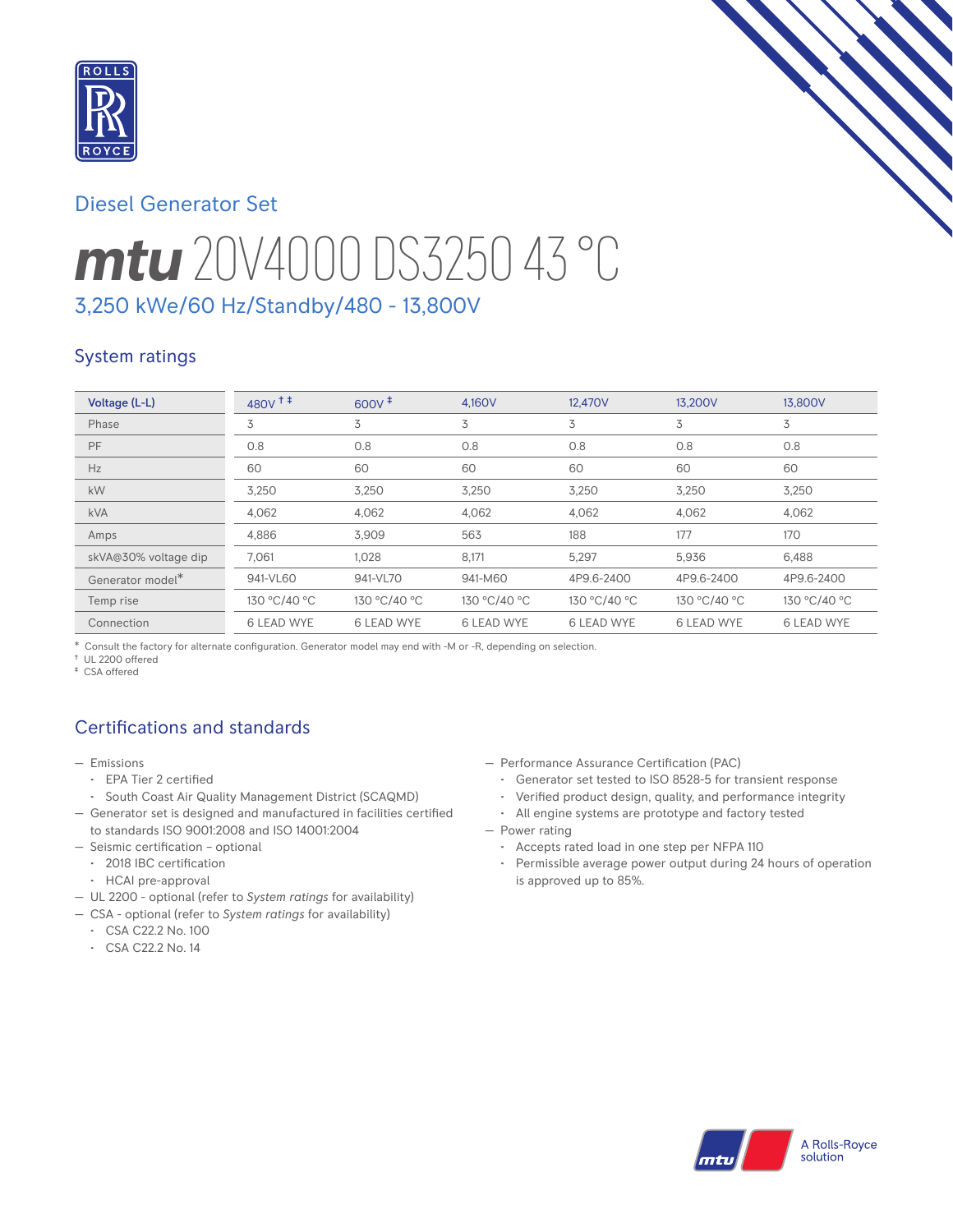### Standard features \*

- Single source supplier
- Global product support
- Two (2) Year/3,000 Hour Basic Limited Warranty
- 20V4000 diesel engine
	- 95.4 liter displacement
	- Common rail fuel injection
- 4-cycle
- Complete range of accessories
- Cooling system
	- Integral set-mounted
	- Engine-driven fan

# Standard equipment \*

#### Engine

- Air cleaners
- Oil pump
- Oil drain extension and shut-off valve
- Full flow oil filter
- Closed crankcase ventilation
- Jacket water pump
- Inter cooler water pump
- Thermostats
- Blower fan and fan drive
- Radiator unit mounted
- Electric starting motor 24V
- Governor electronic isochronous
- Base structural steel
- SAE flywheel and bell housing
- Charging alternator 24V
- Battery box and cables
- Bulkhead fuel connectors
- Flexible exhaust connection
- EPA certified engine

#### **Generator**

- NEMA MG1, IEEE, and ANSI standards compliance for temperature rise and motor starting
- Sustained short circuit current of up to 300% of the rated current for up to 10 seconds
- Self-ventilated and drip-proof
- Superior voltage waveform
- Digital, solid state, volts-per-hertz regulator
- Brushless alternator with brushless pilot exciter
- 4 pole, rotating field
- 130 °C maximum standby temperature rise
- 2-bearing, sealed
- Flexible coupling
- Full amortisseur windings
- 125% rotor balancing
- 3-phase voltage sensing
- $\pm$  0.25% voltage regulation no load to full load
- 5% maximum total harmonic distortion
- Generator
	- Brushless, rotating field generator
	- 2/3 pitch windings
	- Permanent Magnet Generator (PMG) supply to regulator
	- 300% short circuit capability
- Digital control panel(s)
	- UL recognized, CSA certified, NFPA 110
	- Complete system metering
	- LCD display

#### Digital control panel(s)

- Digital metering
- Engine parameters
- Generator protection functions
- Engine protection
- CANBus ECU communications
- Windows®-based software
- Multilingual capability
- Communications to remote annunciator
- Programmable input and output contacts
- UL recognized, CSA certified, CE approved
- Event recording
- IP 54 front panel rating with integrated gasket
- NFPA 110 compatible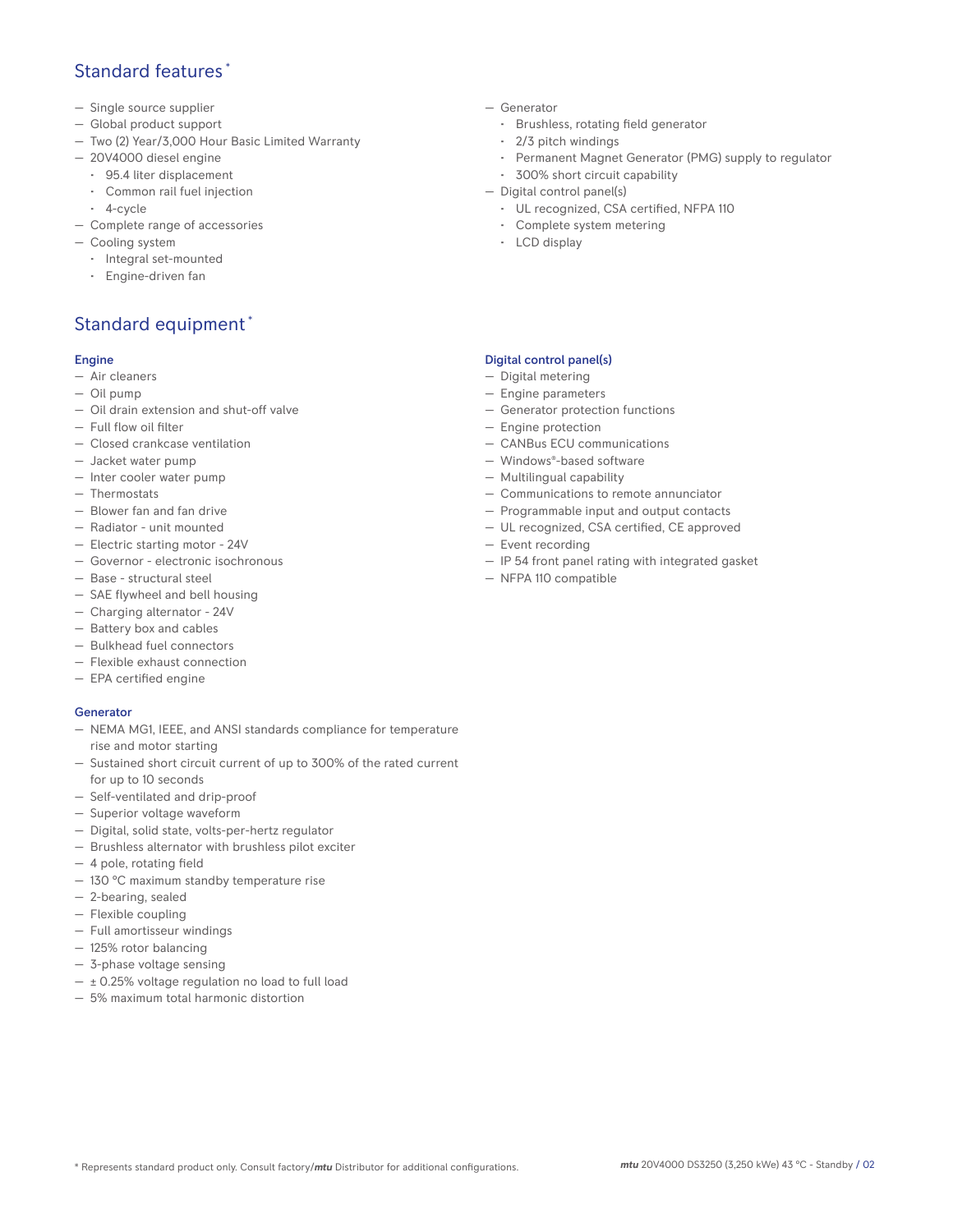# Application data

#### Engine

| Manufacturer                         | mtu                           |
|--------------------------------------|-------------------------------|
| Model                                | 20V4000G94S                   |
| Type                                 | 4-cycle                       |
| Arrangement                          | $20-V$                        |
| Displacement: $L$ (in <sup>3</sup> ) | 95.4 (5,822)                  |
| Bore: cm (in)                        | 17 (6.69)                     |
| Stroke: cm (in)                      | 21(8.27)                      |
| Compression ratio                    | 16.4:1                        |
| Rated rpm                            | 1.800                         |
| Engine governor                      | electronic isochronous (ADEC) |
| Maximum power: kWm (bhp)             | 3,490 (4,680)                 |
| Steady state frequency band          | ± 0.25%                       |
| Air cleaner                          | dry                           |
|                                      |                               |

#### Liquid capacity

| Total oil system: L (gal)             | 390 (103)  |
|---------------------------------------|------------|
| Engine jacket water capacity: L (gal) | 205 (54.2) |
| After cooler water capacity: L (gal)  | 50 (13.2)  |
| System coolant capacity: L (gal)      | 860 (227)  |
|                                       |            |

#### Electrical

| Electric volts DC                                            | 24    |
|--------------------------------------------------------------|-------|
| Cold cranking amps under -17.8 $^{\circ}$ C (O $^{\circ}$ F) | 4.200 |
| Batteries: group size                                        | 8D    |
| Batteries: quantity                                          |       |

#### Fuel system

| Fuel supply connection size          | $-16$ JIC 37 $\degree$ female |
|--------------------------------------|-------------------------------|
|                                      | 1" NPT adapter provided       |
| Fuel return connection size          | $-16$ JIC 37 $\degree$ female |
|                                      | 1" NPT adapter provided       |
| Maximum fuel lift - cranking: m (ft) | $1(3.3)*$                     |
| Maximum fuel lift - running: m (ft)  | 3.1(10)                       |
| Recommended fuel                     | diesel #2                     |
| Total fuel flow: L/hr (gal/hr)       | 1,620 (428)                   |

\* Fuel lift pump for cranking increases lift to: m (ft) 3.1 (10)

#### Fuel consumption

| At 100% of power rating: L/hr (gal/hr)                                              | 844 (223)       |
|-------------------------------------------------------------------------------------|-----------------|
| At 75% of power rating: L/hr (gal/hr)                                               | 644 (170)       |
| At 50% of power rating: L/hr (gal/hr)                                               | 447 (118)       |
| Cooling - radiator system                                                           |                 |
| Ambient capacity of radiator: °C (°F)<br>Maximum restriction of cooling air: intake | 43 (108)        |
| and discharge side of radiator: kPa (in. H <sub>2</sub> O)                          | 0.12(0.5)       |
| Water pump capacity: L/min (gpm)                                                    | 1,567(414)      |
| After cooler pump capacity: L/min (gpm)                                             | 567 (150)       |
| Heat rejection to coolant: kW (BTUM)                                                | 1,300 (73,929)  |
| Heat rejection to after cooler: kW (BTUM)                                           | 970 (55,163)    |
| Heat radiated to ambient: kW (BTUM)                                                 | 237 (13,472)    |
| Fan power: kW (hp)                                                                  | 60.6 (81.3)     |
| Air requirements                                                                    |                 |
| Aspirating: *m <sup>3</sup> /min (SCFM)                                             | 264 (9,323)     |
| Air flow required for radiator                                                      |                 |
| cooled unit: *m <sup>3</sup> /min (SCFM)                                            | 3,082 (108,843) |
| Remote cooled applications; air flow required for                                   |                 |
| dissipation of radiated generator set heat for a                                    |                 |
| maximum of 25 °F rise: *m <sup>3</sup> /min (SCFM)                                  | 866 (30,384)    |
| * Air density = $1.184 \text{ kg/m}^3$ (0.0739 lbm/ft <sup>3</sup> )                |                 |
| <b>Exhaust system</b>                                                               |                 |
| Gas temperature (stack): °C (°F)                                                    | 525 (977)       |
| Gas volume at stack temperature: m <sup>3</sup> /min (CFM)                          | 702 (24,791)    |

|                                                             | $\cdot$ $\circ$ $=$ $\cdot$ $\cdot$ $\circ$ $\cdot$ $\cdot$ |
|-------------------------------------------------------------|-------------------------------------------------------------|
| Maximum allowable back pressure at                          |                                                             |
| outlet of engine, before piping: kPa (in. H <sub>2</sub> 0) | 8.5(34.1)                                                   |